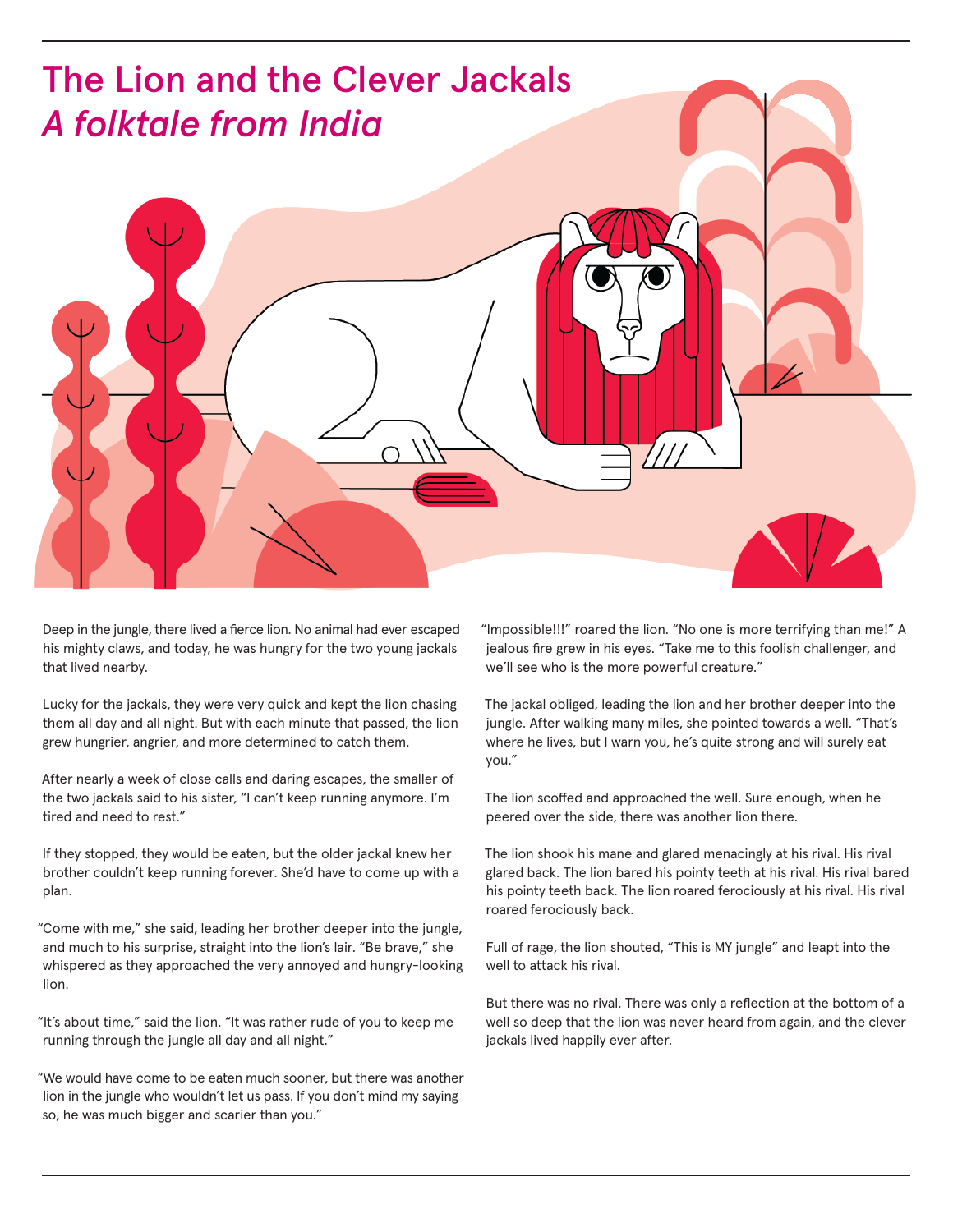

Many moons ago, on the banks of the Amazon, Turtle played her flute. She played so beautifully that she couldn't help but dance. She shimmied and shook, and after she was done, she tucked her flute into her shell and laid down to rest.

No sooner had Turtle fallen asleep when she was picked up and carried deep into the forest by a man who thought she'd make an excellent soup for him and his family.

When Turtle awoke, she found herself locked in a cage that was being watched over by the man's children. She knew that if she didn't come up with something quick, she would be soup by nightfall.

Suddenly, she had an idea. She took out her flute and began to play. She played so beautifully the children couldn't help but notice.

"Children, if you let me out of my cage, I'll show you my dance. You've never seen a turtle move like this," she said with a twirl. The children couldn't resist. They made Turtle promise not to run away and let her out of the cage.

Turtle played her flute and danced the most joyous dance the children had ever seen. She shimmied and shook, and then, she asked the children if she might rest. "When I wake up, we will continue our dance."

The children agreed and laid Turtle down to rest under a shady tree. As the children played, Turtle crept ever so slowly through the underbrush, away from the children, and all the way home to the bank of the river! She was safe.

When the children discovered that Turtle was missing, they panicked! They knew their father would be angry, so they found a rock shaped just like Turtle, painted it to look like a shell, and placed it in the cage.

When the man returned home, he placed the painted rock into a pot of boiling water, but it didn't take long for him to realize what had happened. Rock soup doesn't taste anything like turtle soup, but the man knew that turtles could be tricky.

"It's alright, children," he said, "We'll catch Turtle tomorrow." But he didn't catch Turtle that next day or the day after that or the day after that. In fact, he and his children never saw Turtle again.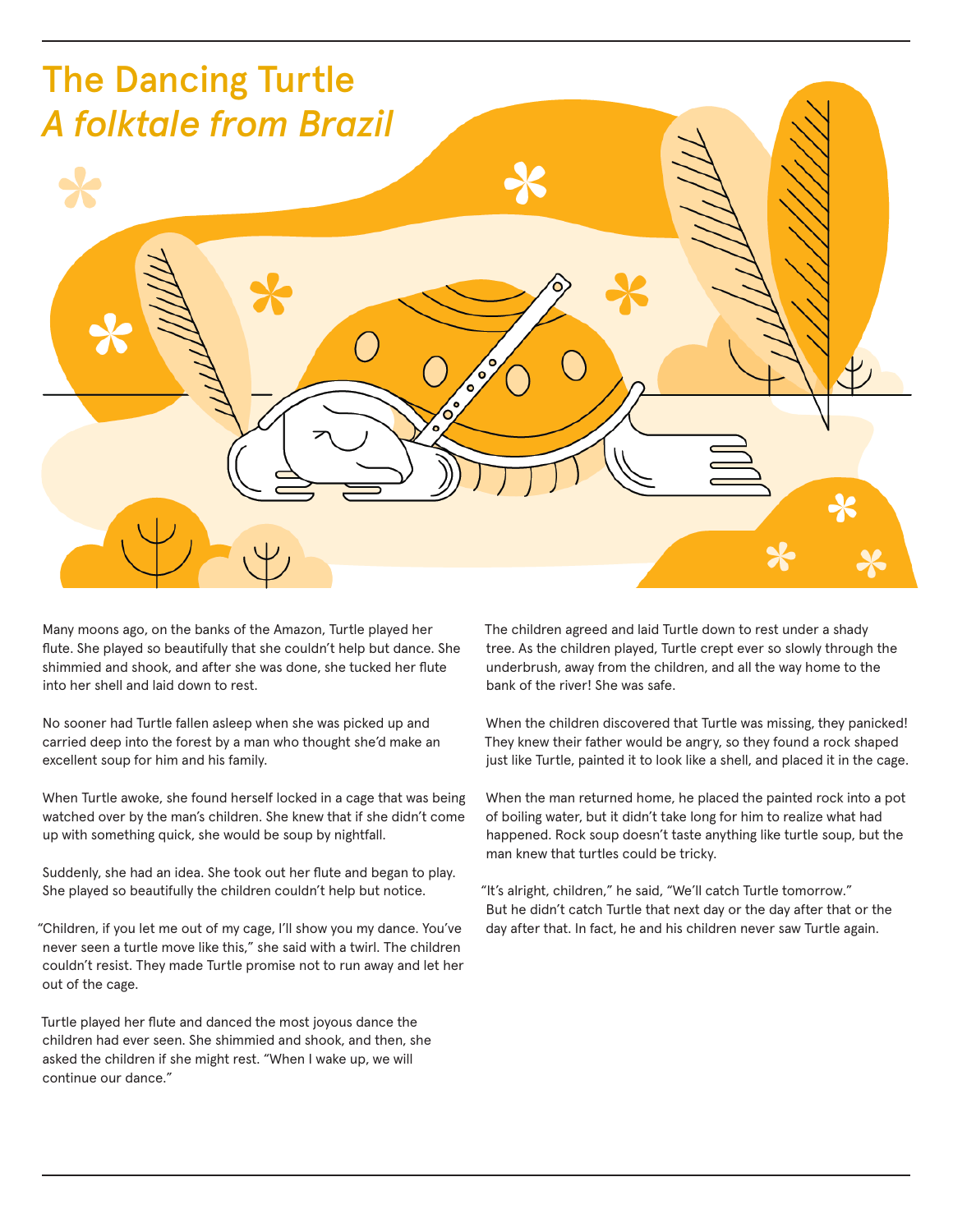

Kangaroo was watching her joey play when a blind old wombat appeared. The wombat was all alone and looked weak from hunger and thirst.

Kangaroo's heart broke for the poor old wombat. "Take hold of my tail," she said, "and I will take you to the creek, where you will find water to drink and grass to eat."

Kangaroo called out to her joey to join them, "Stay close, my sweet child, for my arms are too small to carry you."

Kangaroo led the wombat to the creek, where he got his fill of food and water. But her joey, being full of curiosity as joeys are, had wandered off.

Kangaroo began to look for him, but in the distance, she saw a hunter eyeing the defenseless wombat. She stamped her feet to attract the hunter's attention and then bound into the bush to lead him away.

The hunter followed her for many miles but soon became tired and gave up his hunt for the day.

When Kangaroo returned to the creek, she was relieved to see her joey asleep under the gum tree. But the wombat had vanished.

Then, to Kangaroo's surprise, the Sky Spirits appeared.

"Our Sky Father came here disguised as a wombat to find which creature had the kindest heart. You alone cared for him, so he has sent you this present."

The Sky Spirits gave Kangaroo an apron made of eucalyptus bark. When she tied it around her waist, it became a pouch to carry her joey.

And every Kangaroo mother has had the very same pouch ever since.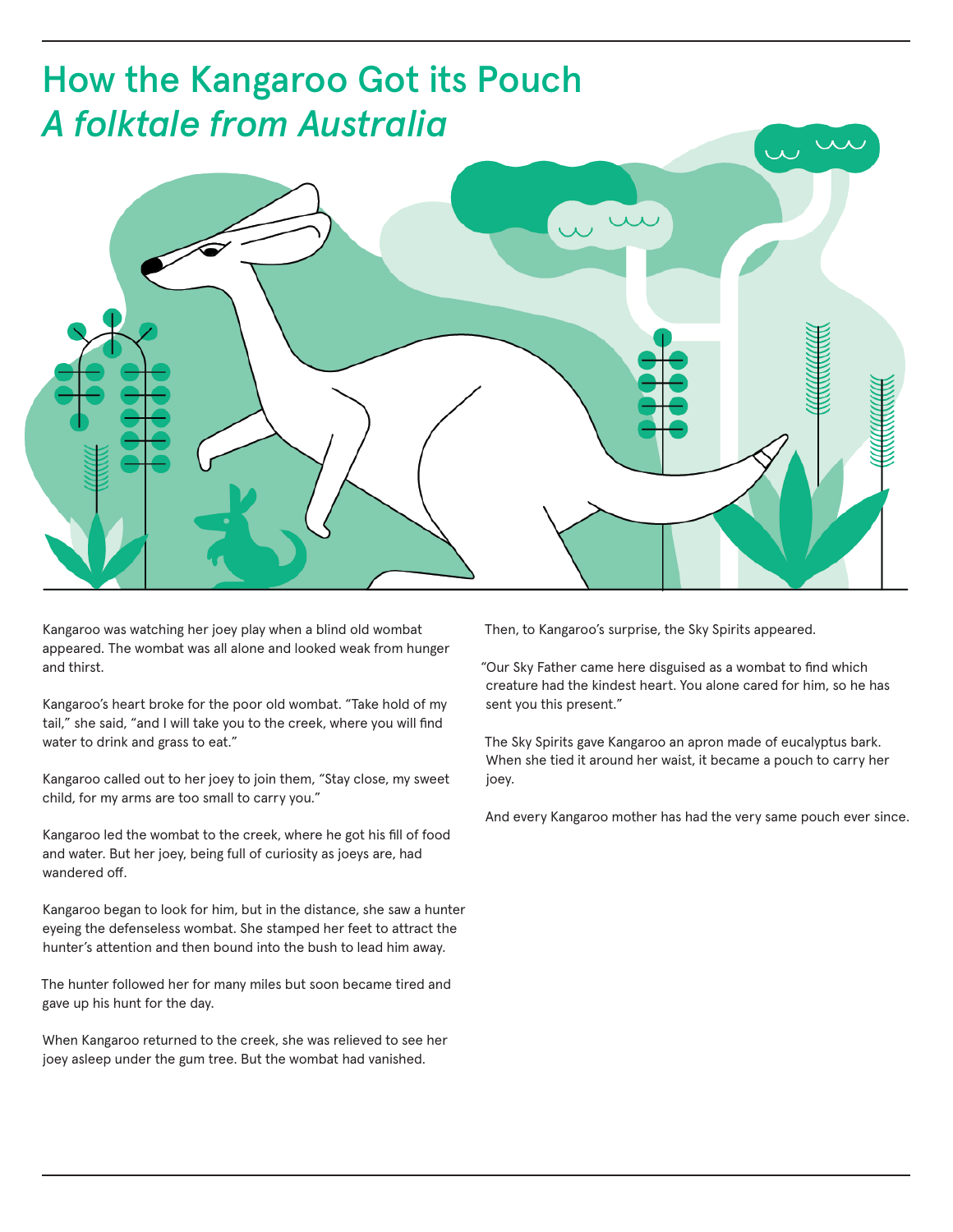

On a beautiful spring morning, 10 ducklings were hatched. Correction: nine ducklings were hatched and one something else. If it was a duckling, it was the biggest, oddest-looking duckling anyone had ever seen.

It didn't take long for the other ducklings and chickens and pigs and everyone else on the farm to start picking on him for being different from the others. The teasing grew meaner and meaner by the day. The farmer's cat was especially cruel, swiping at the duckling with her claws.

It wasn't safe for the duckling to stay, so he ran away. He ran as far away from the barnyard as he possibly could. Deep in the woods and near the banks of a lake, the duckling fended for himself quite nicely that is, until winter arrived.

It was hard enough being alone, but the cold made things worse, and there was so little to eat. The duckling came close to freezing to death that winter, but, fortunately, spring arrived—and not a moment too soon.

Still alone, but now fully grown, the duckling watched in amazement as a beautiful flock of swans descended from the sky and into the nearby lake. The duckling was entranced. He drew closer to the lake, where he could better see these happy creatures and pretend that he was one of them.

One of the swans saw the duckling trying to hide and caught his eye. "Come closer," said the swan. The duckling was afraid, but as he swam towards the swans, he was shocked when they greeted with a warm embrace. Each of the swans took turns stroking his neck in greeting.

And as the duckling bent his head downward, he saw his reflection. He wasn't a duckling at all. He was a swan—a lovely, majestic swan. The other swans motioned to him, and together they spread their wings and took to the air as a family.

That day, the duckling learned something he wished he had known all along—it would have kept him warm on those hard, cold winter nights: "No matter what you look like or how mean others can sometimes be, there's a flock out there for everyone—you just need to find them."